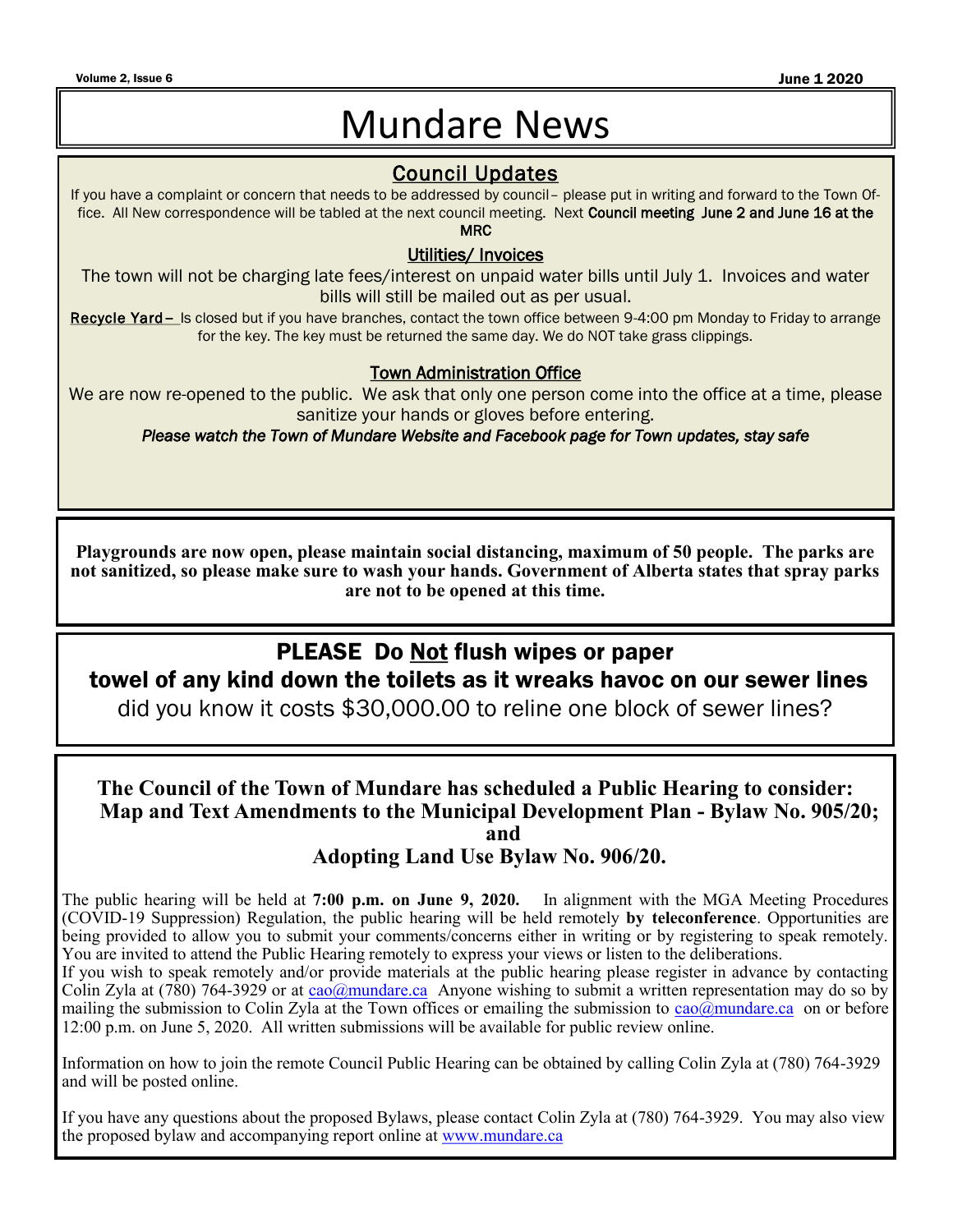## **What's new**

#### Fire Ban Information

Effective May 26, 2020 at 10:30AM, Lamont County is lifting the Fire Restriction currently in place. Burn permits can be applied for on the Lamont County website.

The town of Mundare does not have a ban on at this time but there is bylaw 753/04 on the town of Mundare website regarding back yard fire pits that must be adhered too.

#### Functional Planning

The town will be conducting functional planning for the North side of town to assist with planning rehabilitation for needed sewer roads and sidewalk repairs. The cost for this is about \$20,000.00

Whitetail Mechanical Is still taking vehicle bookings for Tuesday and Thursday. Call to book your appointment (780)764-3936

Corner Pub-We are now open!! Take out orders are always available! See you soon (780)764-2043

Quality Pizza– Hours 10am-8pm, delivery within the town of Mundare on orders over \$15.00. Sorry no dine in available. Call with your order (780)764-2233

Lotus Garden-There are changes to our menu, we have re-opened dine in with changes, and take out is always available (780-764-3050

Mundare ATB is on reduced hours from 10:00-3:30pm. There is only one person aloud in the branch at a time. There is a new owner at the Mundare branch, her name is Kelsey and you can reach her at (780)764-4085

Servus Credit- reduced hours Tues-Fri 10-3 Sat 10am-1pm and are only allowing one person in at a time. Please wait out side and they will let you in.

Royal Care Pharmacy– Please call ahead for your prescription and note we are only allowed to give a 30 day supply of any prescription.Hours Monday-Friday 9- 5pm, no cash accepted.

Canada Post:-10-4 Monday-Friday but open till 5 on Thursday. Closed Saturday and Sunday. They have the first hour for seniors and people with disabilities.



CIB–A huge Thank-You to our friends; JoAnn Dubyk, Leanne Morrison, CharleneNowicki, Gail Patrie, Roman Perlik, Gloria Radzick, Terri Romanick and June Werbiski for assisting our members with delivering and planting flowers in our town. Thanks to Darvonda Greenhouse for supplying the flowers. Hopefully the wind will stop so that we may hang our planters. Our next meeting will be held on Monday, June 15 at 1:00pm in the council chambers.

Grass Cutting: Contact Larry at (780)764-4058

Hair by Cher- is now open for booking. She asks that you adhere to COVID-19 protocol and bring your own mask. To book an appointment please call (780)603- 3771

Mundare Registries- is open Monday-Friday 9:00am-5:00 pm. License renewals, registrations, win cards, fishing license's are still available. (780)764-2238

**All businesses request everyone to respect the COVID rules for social distancing and reopening strategies set forth by Alberta Health.**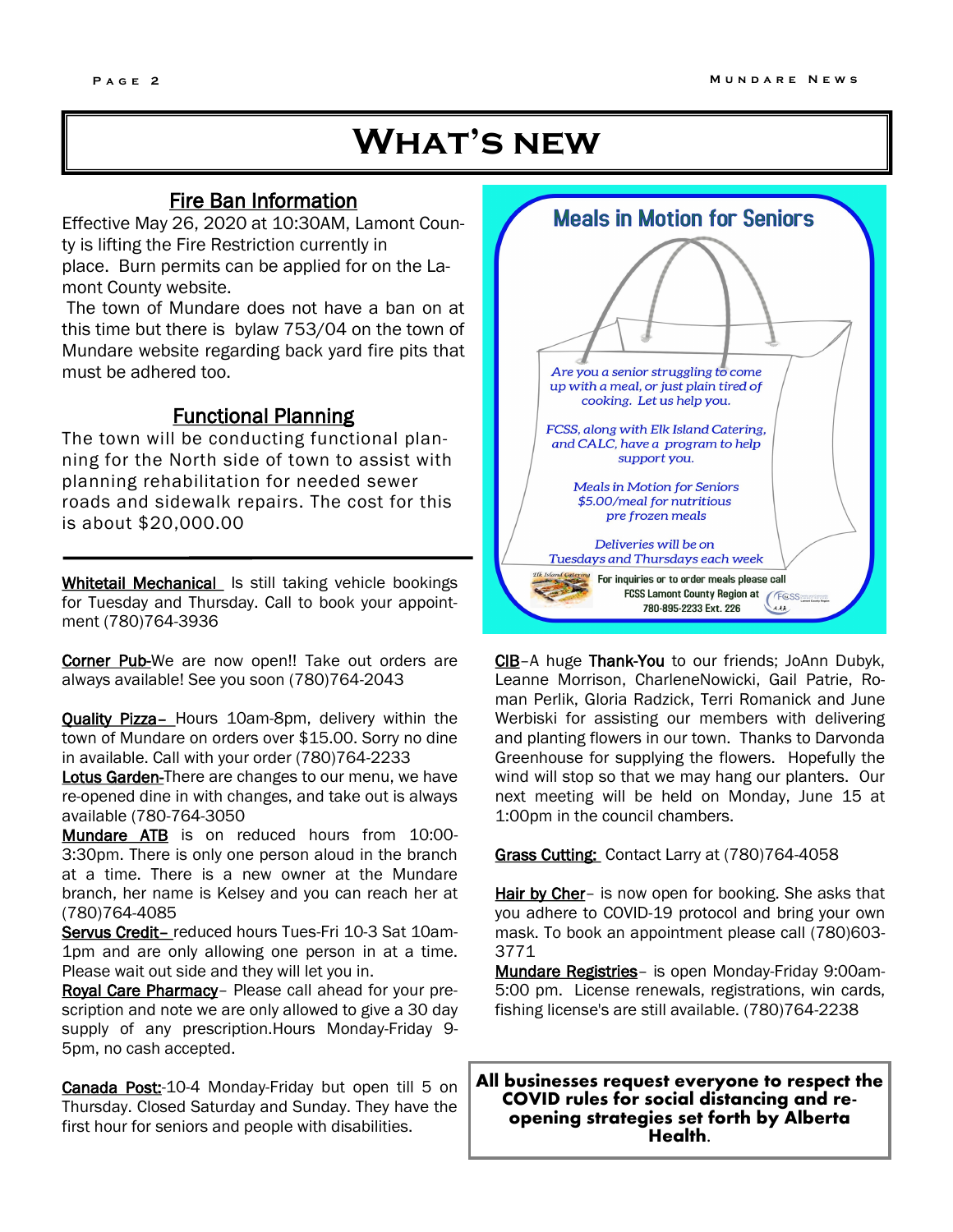## **J u s t m e s s i n g a r o u n d**

#### **FUN FACTS :**

Canadians consume more kraft dinner and have more donut shops than any other nation.

#### Cats have fewer toes on their back paws than front .

Like most four-legged mammals, they have five toes on the front, but their back paws [only have four toes.](http://scienceline.ucsb.edu/getkey.php?key=5456) Scientists think the four-toe back paws might help them run faster.

**Klennex tissues** were originally intended for gas masks. When there was a cotton shortage during World War I, Kimberly-Clark developed a thin, flat cotton substitute that the army tried to use as a filter in gas masks. The war ended before scientists perfected the material for gas masks, so the company **[redeveloped](http://www.cms.kimberly-clark.com/umbracoimages/UmbracoFileMedia/ProductEvol_FacialTissue_umbracoFile.pdf)** it to be smoother and softer, then marketed Kleenex as facial tissue instead.

|                                                                                                   | <b>CLIMATE WORD SEARCH</b>                                                        |                                                                                        |                                                                                        |                                                                                   |                                                                                        |                                                                                        |                                                                                   |                                                                                        |                                                                                        |                                                                                        |                                                                                        |                                                                                        |                                                                                        |                                                                                                   |                                                                                        |                                                                                        | <b>WORDS</b><br>ANOMALY<br>ARID                                                   |                                                                                   |                                                                                                   |                                                                                                                                                                                                                                                                                                                                                                        |
|---------------------------------------------------------------------------------------------------|-----------------------------------------------------------------------------------|----------------------------------------------------------------------------------------|----------------------------------------------------------------------------------------|-----------------------------------------------------------------------------------|----------------------------------------------------------------------------------------|----------------------------------------------------------------------------------------|-----------------------------------------------------------------------------------|----------------------------------------------------------------------------------------|----------------------------------------------------------------------------------------|----------------------------------------------------------------------------------------|----------------------------------------------------------------------------------------|----------------------------------------------------------------------------------------|----------------------------------------------------------------------------------------|---------------------------------------------------------------------------------------------------|----------------------------------------------------------------------------------------|----------------------------------------------------------------------------------------|-----------------------------------------------------------------------------------|-----------------------------------------------------------------------------------|---------------------------------------------------------------------------------------------------|------------------------------------------------------------------------------------------------------------------------------------------------------------------------------------------------------------------------------------------------------------------------------------------------------------------------------------------------------------------------|
| W<br>S<br>$\mathbf{U}$<br>M<br>M<br>E<br>R<br>P<br>Υ<br>M<br>W<br>E<br>R<br>U<br>S<br>S<br>E<br>R | D<br>I<br>U<br>R<br>Ν<br>Α<br>F<br>0<br>Z<br>0<br>N<br>E<br>I<br>0<br>E<br>C<br>I | R<br>N<br>U<br>N<br>P<br>R<br>E<br>c<br>I<br>P<br>I<br>т<br>Α<br>т<br>I<br>0<br>N<br>L | н<br>W<br>N<br>I<br>0<br>M<br>A<br>P<br>P<br>N<br>0<br>0<br>S<br>N<br>0<br>M<br>А<br>S | R<br>I<br>0<br>N<br>G<br>I<br>т<br>U<br>D<br>E<br>М<br>R<br>R<br>н<br>М<br>u<br>М | E<br>N<br>т<br>т<br>N<br>R<br>E<br>т<br>т<br>А<br>P<br>A<br>N<br>т<br>0<br>0<br>E<br>L | Н<br>т<br>0<br>I<br>0<br>F<br>E<br>т<br>s<br>P<br>н<br>0<br>н<br>N<br>н<br>т<br>W<br>P | т<br>E<br>N<br>D<br>L<br>G<br>R<br>т<br>н<br>R<br>G<br>А<br>N<br>E<br>Z<br>L<br>E | А<br>R<br>M<br>E<br>E<br>0<br>А<br>٧<br>W<br>М<br>U<br>0<br>E<br>0<br>М<br>A<br>N<br>R | E<br>R<br>U<br>N<br>N<br>0<br>т<br>R<br>Α<br>0<br>A<br>E<br>R<br>c<br>F<br>R<br>c<br>U | W<br>0<br>т<br>W<br>Α<br>D<br>N<br>L<br>R<br>Е<br>R<br>0<br>W<br>0<br>0<br>I<br>N<br>т | N<br>0<br>u<br>Z<br>C<br>I<br>E<br>D<br>V<br>G<br>L<br>S<br>I<br>N<br>R<br>D<br>0<br>А | u<br>т<br>A<br>P<br>I<br>Ν<br>c<br>γ<br>Α<br>0<br>s<br>т<br>γ<br>v<br>Е<br>v<br>I<br>R | E<br>P<br>I<br>I<br>R<br>G<br>R<br>0<br>G<br>P<br>т<br>I<br>т<br>E<br>c<br>R<br>т<br>E | C<br>т<br>D<br>R<br>R<br>N<br>E<br>γ<br>R<br>γ<br>$\mathbf{0}$<br>т<br>T<br>C<br>А<br>L<br>c<br>P | R<br>W<br>А<br>S<br>U<br>Z<br>P<br>I<br>н<br>P<br>R<br>N<br>D<br>т<br>S<br>F<br>I<br>M | N<br>U<br>I<br>М<br>н<br>Z<br>N<br>D<br>c<br>F<br>N<br>0<br>T<br>I<br>Т<br>G<br>D<br>E | V<br>Н<br>N<br>I<br>G<br>I<br>т<br>v<br>н<br>Α<br>R<br>M<br>0<br>F<br>L<br>F<br>т | E<br>γ<br>v<br>G<br>D<br>Α<br>M<br>s<br>M<br>D<br>F<br>u<br>N<br>γ<br>А<br>R<br>u | W<br>G<br>I<br>D<br>0<br>γ<br>c<br>z<br>L<br>P<br>0<br>T<br>н<br>s<br>т<br>$\mathbf{0}$<br>P<br>L | AUTUMN<br>CLIMATE<br>CONVECTION<br>DIURNAL<br><b>DROUGHT</b><br>FLOODING<br>FORECAST<br>FRONT<br>GREENHOUSE<br>HUMIDITY<br>HURRICANE<br>LATITUDE<br>LONGITUDE<br>LOW<br>MAP<br>METEOROLOGY<br><b>MONSOON</b><br>NORMAL<br>0Z0NE<br><b>PATTERN</b><br>PERCENTAGE<br>PRECIPITATION<br>PREDICTION<br>PRESSURE<br><b>SEASONS</b><br>SPRING<br><b>SUMMER</b><br>TEMPERATURE |
| P<br>W                                                                                            | Υ<br>W                                                                            | Е<br>s                                                                                 | E<br>н                                                                                 | D<br>I                                                                            | U<br>W                                                                                 | Τ<br>0                                                                                 | I                                                                                 | т<br>٧                                                                                 | A<br>s                                                                                 | L<br>E                                                                                 | R<br>А                                                                                 | D<br>s                                                                                 | S<br>O                                                                                 | 0<br>N                                                                                            | E<br>s                                                                                 | U<br>W                                                                                 | D<br>Α                                                                            | I<br>R                                                                            | Α<br>C                                                                                            | TIDE<br>T0RNAD0<br>WEATHER                                                                                                                                                                                                                                                                                                                                             |
|                                                                                                   |                                                                                   | Find the words hidden vertically, horizontally & diagonally throughout the puzzle.     |                                                                                        |                                                                                   |                                                                                        |                                                                                        |                                                                                   |                                                                                        |                                                                                        |                                                                                        |                                                                                        |                                                                                        |                                                                                        |                                                                                                   |                                                                                        |                                                                                        |                                                                                   |                                                                                   |                                                                                                   | WET<br>WINDY<br><b>WINTER</b>                                                                                                                                                                                                                                                                                                                                          |

## **Tax notices**

# Tax notices will be sent out ON June 10 Taxes are due July 31, 2020 penalties will not be applied on taxes Till September 1, 2020 Notice of assessment date is June 18, 2020

**Dad Jokes:** What do you call someone with no body and no nose? *Nobody knows.*  What did the fisherman say to the magician? *Pick a cod, any cod.*  Why are elevator jokes so good? *They work on so many levels. If you see a robbery at an Apple store...does that make you an I-witness??*